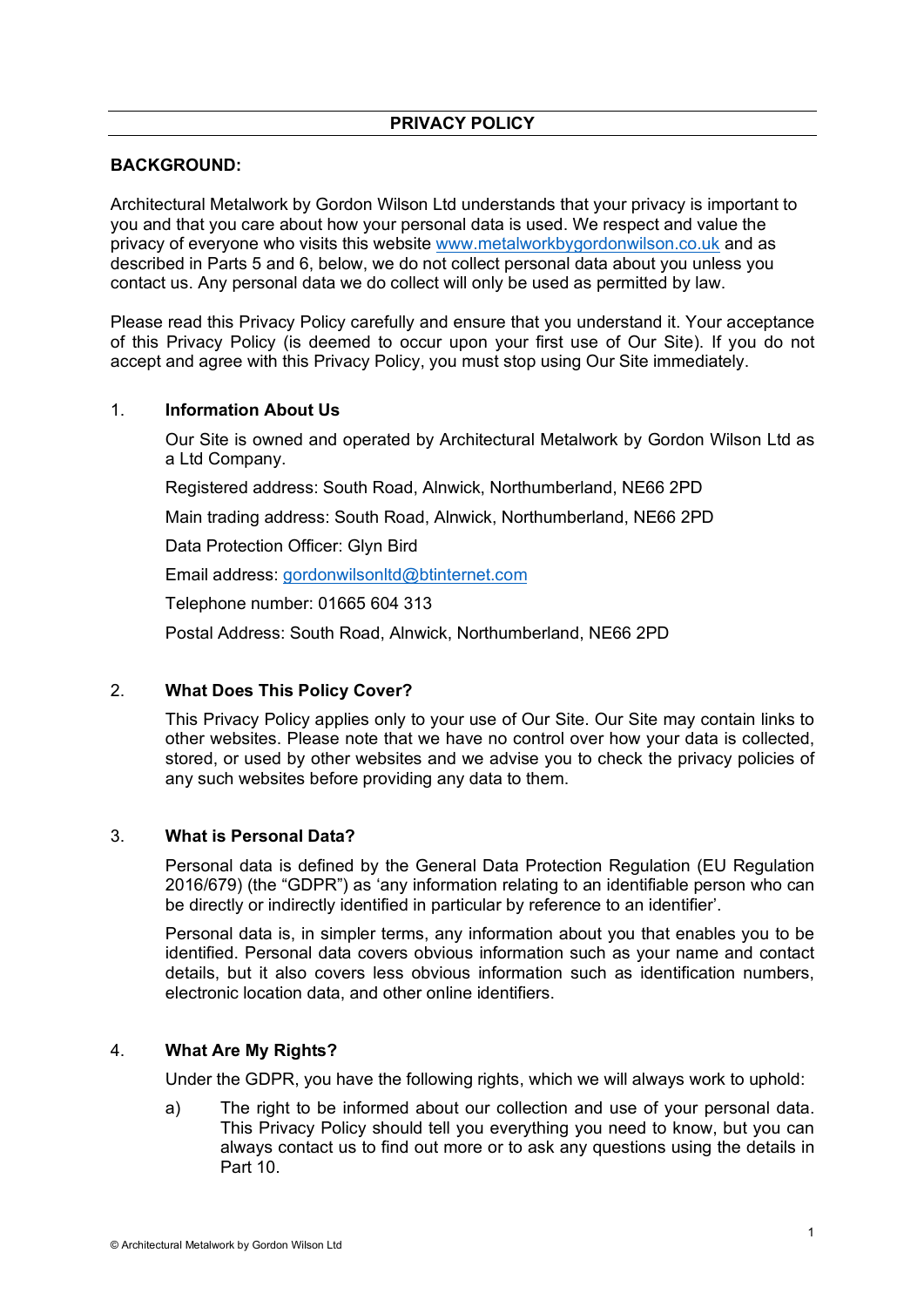- b) The right to access the personal data we hold about you. Part 9 will tell you how to do this.
- c) The right to have your personal data rectified if any of your personal data held by us is inaccurate or incomplete. Please contact us using the details in Part 10 to find out more.
- d) The right to be forgotten, i.e. the right to ask us to delete or otherwise dispose of any of your personal data that we have. Please contact us using the details in Part 10 to find out more.
- e) The right to restrict (i.e. prevent) the processing of your personal data.
- f) The right to object to us using your personal data for a particular purpose or purposes.
- g) The right to data portability. This means that, if you have provided personal data to us directly, we are using it with your consent or for the performance of a contract, and that data is processed using automated means, you can ask us for a copy of that personal data to re-use with another service or business in many cases.
- h) Rights relating to automated decision-making and profiling. We do not use your personal data in this way.

For more information about our use of your personal data or exercising your rights as outlined above, please contact us using the details provided in Part 10.

Further information about your rights can also be obtained from the Information Commissioner's Office or your local Citizens Advice Bureau.

If you have any cause for complaint about our use of your personal data, you have the right to lodge a complaint with the Information Commissioner's Office.

### 5. **What Personal Data Do You Collect?**

Subject to the following, we do not collect any personal data from you. We do not place cookies on your computer or device, nor do we use any other means of data collection.

If you send us an email, we may collect your name, your email address, and any other information which you choose to give us.

#### 6. **How Do You Use My Personal Data?**

If we do collect any personal data, it will be processed and stored securely, for no longer than is necessary in light of the reason(s) for which it was first collected. We will comply with our obligations and safeguard your rights under the GDPR at all times. For more details on security see Part 7, below.

As stated above, we do not generally collect any personal data. If you contact us and we obtain your personal details from your email, we may use them to respond to your email.

Any and all emails containing your personal data will be deleted no later than 1 month after the subject matter of your email has been resolved.

You have the right to withdraw your consent to us using your personal data at any time, and to request that we delete it.

We will not share any of your data with any third parties for any purposes (other than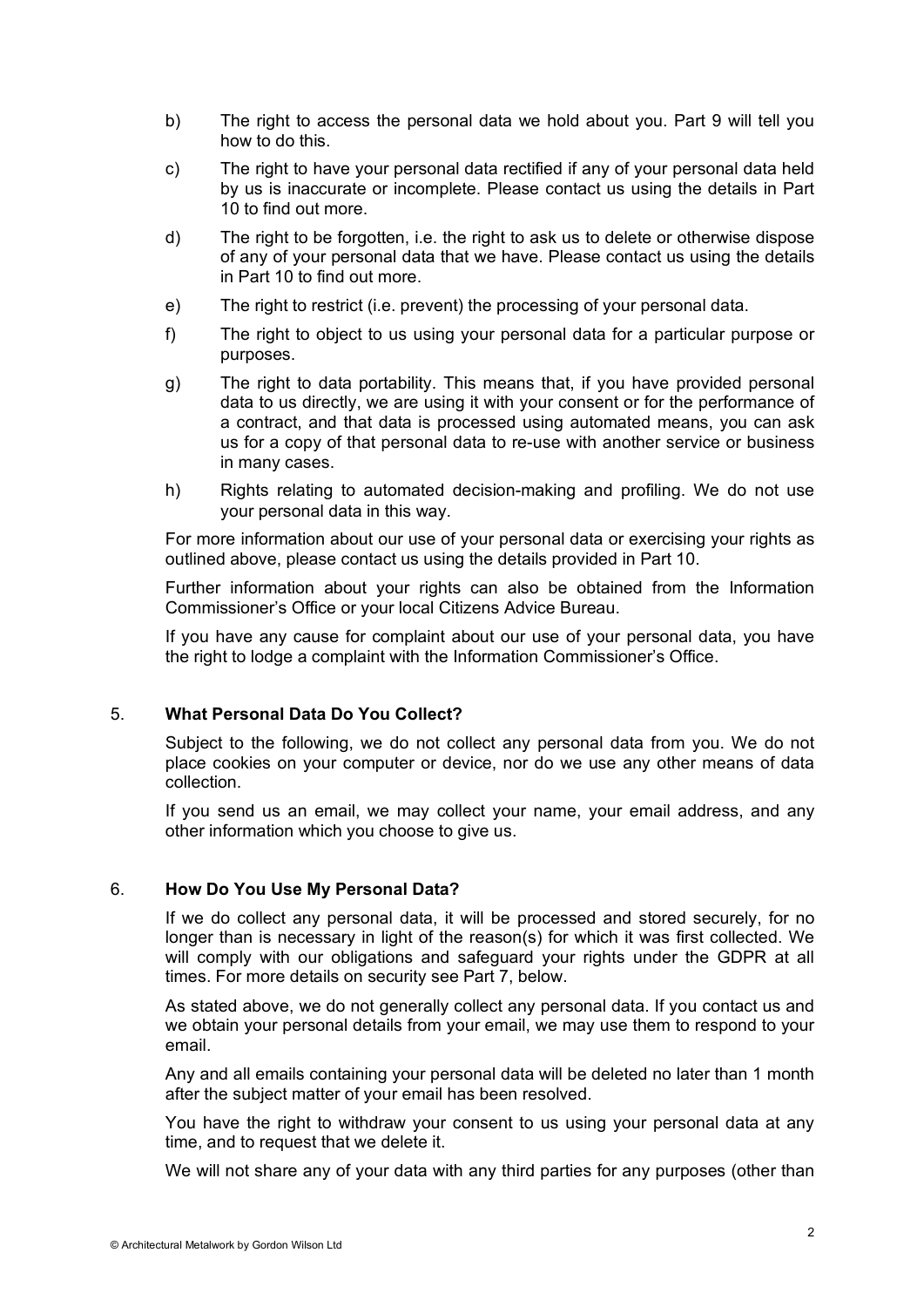storage on an email server).

### 7. **How and Where Do You Store My Data?**

We will only store your personal data in the UK. This means that it will be fully protected under the GDPR.

### 8. **Do You Share My Personal Data?**

We will not share any of your personal data with any third parties for any purposes, subject to one important exception.

In some limited circumstances, we may be legally required to share certain personal data, which might include yours, if we are involved in legal proceedings or complying with legal obligations, a court order, or the instructions of a government authority.

### 9. **How Can I Access My Personal Data?**

If you want to know what personal data we have about you, you can ask us for details of that personal data and for a copy of it (where any such personal data is held). This is known as a "subject access request".

All subject access requests should be made in writing and sent to the email or postal addresses shown in Part 10. To make this as easy as possible for you, a Subject Access Request Form is available for you to use. You do not have to use this form, but it is the easiest way to tell us everything we need to know to respond to your request as quickly as possible.

There is not normally any charge for a subject access request. If your request is 'manifestly unfounded or excessive' (for example, if you make repetitive requests) a fee may be charged to cover our administrative costs in responding.

We will respond to your subject access request within 1 month and, in any case, not more than one month of receiving it. Normally, we aim to provide a complete response, including a copy of your personal data within that time. In some cases, however, particularly if your request is more complex, more time may be required up to a maximum of three months from the date we receive your request. You will be kept fully informed of our progress.

## 10. **How Do I Contact You?**

To contact us about anything to do with your personal data and data protection, including to make a subject access request, please use the following details (for the attention of Architectural Metalwork by Gordon Wilson Ltd)

Email address: gordonwilsonltd@btinternet.com

Telephone number: 01665 604 313

Postal Address: South Road, Alnwick, Northumberland, NE66 2PD

## 11. **Changes to this Privacy Policy**

We may change this Privacy Notice from time to time. This may be necessary, for example, if the law changes, or if we change our business in a way that affects personal data protection.